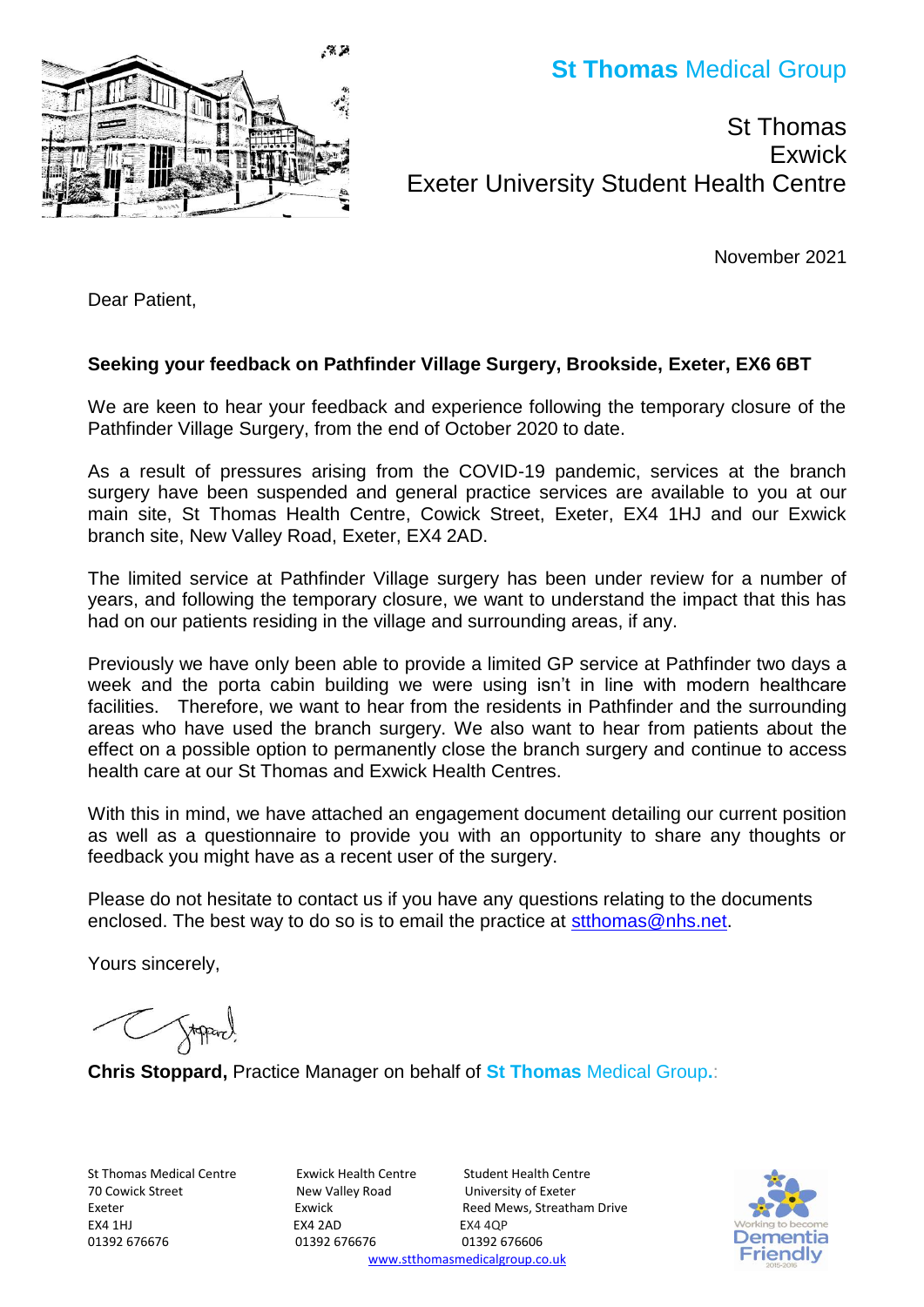## **Patient & Stakeholder Engagement Pathfinder Village Surgery**

### **Background**

St Thomas Medical Group is a GP Practice covering 25% of the Exeter and Pathfinder Village population.

There are approximately 40,000 people registered with St Thomas Medical Group and we currently operate from three sites:

- Our main site, St Thomas Health Centre is located in Exeter on Cowick Street, EX4  $1H<sub>1</sub>$
- Branch sites are Exwick Health Centre located on New Valley Road, EX4 2AD and the Student Health Centre, located on site at Exeter University.

St Thomas Health Centre is open fully for five days per week, has 25 consulting rooms and is a purpose built facility with access to a comprehensive range of primary care services from doctors, nurses, allied health professionals, paramedics and pharmacy team.

Exwick Health Centre is operated as an acute duty site every weekday afternoon. Our duty clinic is run by 3-4 doctors, 1-2 advanced nurse practitioners and a paramedic. When the practice has registrars on board, they also support the duty clinics. Routine nurse appointments are offered during the mornings every weekday at this branch site.

The Student Health Centre is open fully during the University Terms and Monday, Wednesday and Friday during the vacation period. There are 10 consulting rooms on campus for students to access a range of primary care services from doctors, nurses, allied health professionals, dieticians, paramedics and pharmacy team.

The branch surgery at Pathfinder Village has been temporarily closed over the last year. During the pandemic St Thomas Health Centre, Exwick Health Centre and the Student Health Centre have remained open and operational.

Following the escalation of the COVID-19 pandemic in the Spring of 2020, it was necessary to relocate the face to face GP and nurse consultations at Pathfinder to our main site and our branch sites. This was to ensure safe levels of service were maintained for our patients and to provide a safe, COVID-secure environment for doctors and patients, which we couldn't offer at Pathfinder Village Surgery.

The Pathfinder surgery is 5 miles from St Thomas Health Centre which is a 11 minute car or taxi journey. The number 6 (Bude to Exeter) bus service is provided by stagecoach that runs regularly throughout the day. We understand that these services have been utilised during the Pandemic and is a 13 minute bus ride to St Thomas Health Centre.

During the COVID -19 pandemic our patients residing in Pathfinder have been accessing our services, attending our branch sites and using our online facilities to order medication, consult with a clinician via video link and use e-consult to request non-urgent medical support. With the above in mind we need to establish the result of the temporary closure of the Pathfinder Village Surgery and how this has affected our patients.

Pathfinder patients who are currently accessing services with St Thomas Medical Group have access to a much wider and comprehensive range of primary care services including specialist practice nurses, pharmacists, advanced nurse practitioners, health and wellbeing coaches, occupational health coach, paramedics and first contact physiotherapists. These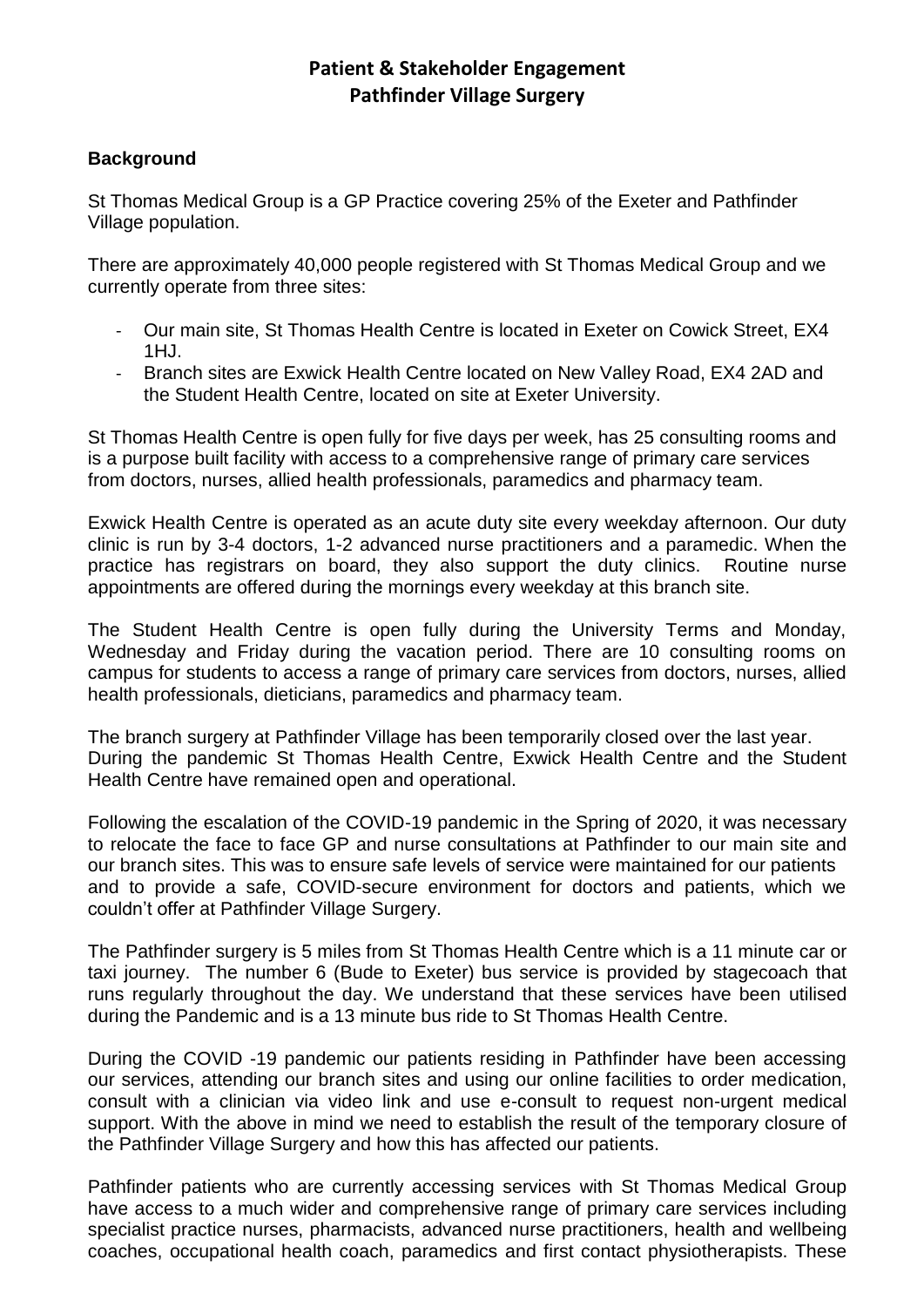services are not available at Pathfinder Village Surgery and due to the limitations of the building, this is unlikely to change.

During these challenging times, and to ensure the continued safety of our patients and staff we have changed our service in line with national changes and the response to the pandemic to provide greater access to digital services such as online and video consultations.

The technology is here to stay, but we continue to see people face to face when they need to be seen. We will review how our patients accessed our services over the last year to develop our plan for strengthening our services in the future.

### **Our Proposal**

Following discussion with all of the Partners at St Thomas Medical Group and taking into consideration the changes that have taken place over the last year as a response to the pandemic and new ways of working, we would like to hear from the our patients in Pathfinder.

St Thomas Medical Group would like to collect feedback from patients, local stakeholders, including the Parish council and local pharmacies regarding their experience while the Pathfinder Village site has been temporarily closed over the last 12 months and share any impacts this may have had on them.

This is so that we can understand any concerns and try to address identified issues before we make a decision about permanently closing the Pathfinder site. We plan to gather feedback in a variety of ways from patients who used Pathfinder Surgery in the proceeding months prior to March 2020, using a variety of ways:

- SMS/Test message or email to patients, inviting them to participate in the engagement.
- A letter outlining details of the engagement sent to patients in the cohort described above if we are unable to text or email.
- Online questionnaire for completion.
- Hard copy questionnaire forms available from a box outside Pathfinder Village surgery.
- Engagement with the practice's Patient Participation Group.
- Details of the engagement on our practice website's and social media.

While we will mainly be targeting the engagement with people who used Pathfinder Village Surgery, other residents from surrounding areas will be welcome to share their views as part of this engagement.

In addition to engaging with patients we are also seeking feedback from a variety of local services and stakeholders.

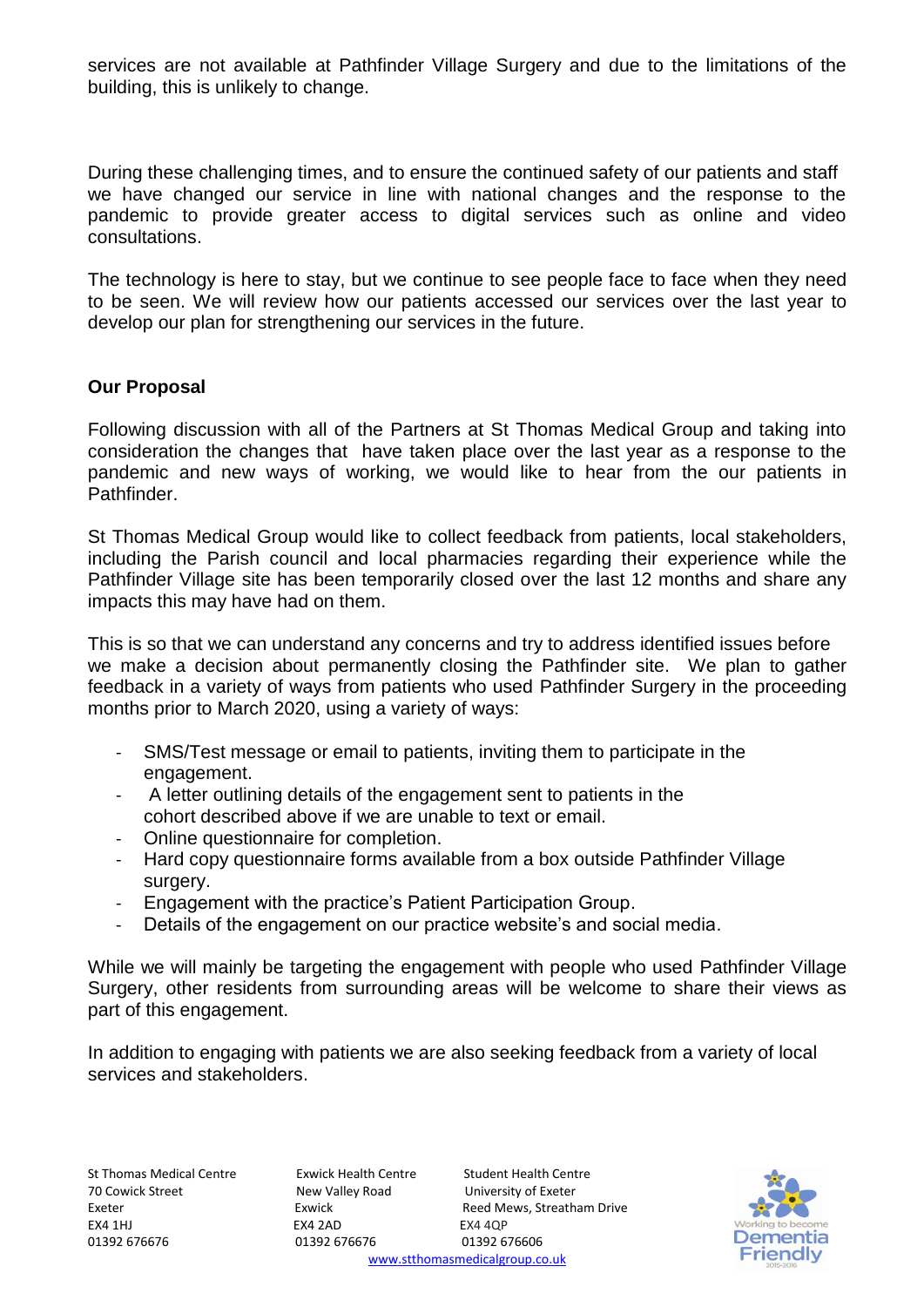## **Patient & Stakeholder Engagement Pathfinder Village Surgery**

- Our commissioner, NHS Devon Clinical Commissioning Group
- Pathfinder Parish Council
- Surrounding Parish Councils
- Local Pharmacies
- MP Mel Stride.
- Community Nursing Services.
- Avondale Park Homes
- Residents association at Pathfinder

It is proposed that the period of engagement will commence for a minimum period of 21 days on 4 November 2021 and is scheduled to conclude on 25 November 2021. However, feedback received after this time will still continue to be considered on an ongoing basis as we consider our next steps.

St Thomas Medical Group will review the feedback received and determine what will happen next.

#### **Implications for Patients**

We recognise the temporary closure of Pathfinder Village Surgery may have been cause for concern for some patients. It is vitally important that we receive feedback on how the temporary closure may have affected people so that we can ensure all concerns and feedback are captured and taken into consideration before any further decisions are made.

All feedback will be treated confidentially and we will use the feedback to identify any concerns or issues as they arise.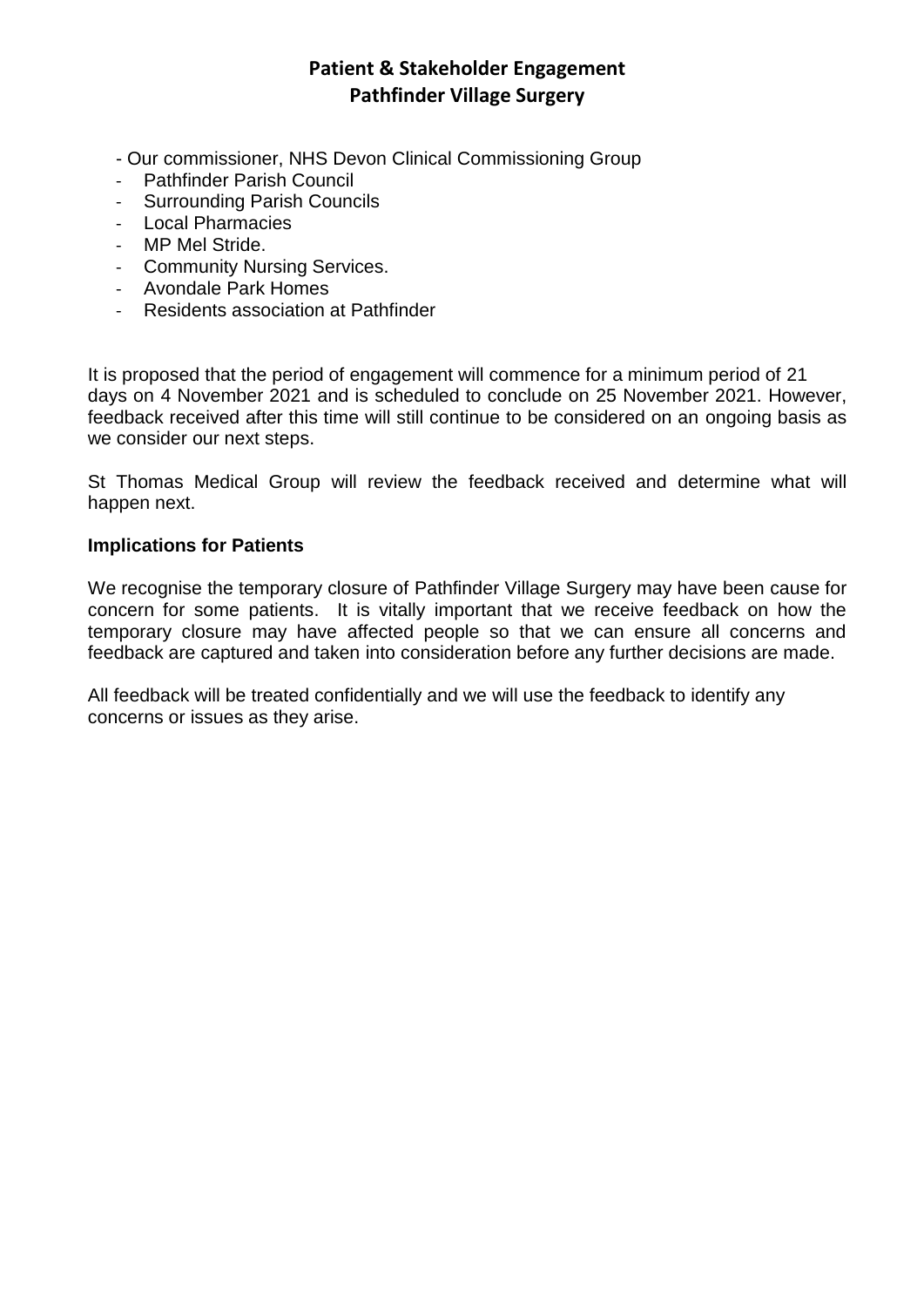# **Questionnaire**

| Which of the following best describes you?                                                                                                                          |  |  |
|---------------------------------------------------------------------------------------------------------------------------------------------------------------------|--|--|
| A patient who used the GP and Nurse service at Pathfinder Village Surgery<br>prior to March 2020.                                                                   |  |  |
| A patient registered with St Thomas Medical Group who hasn't visited<br>Pathfinder Village Surgery.                                                                 |  |  |
| A parent, relative, friend or carer of a patient registered with St Thomas<br>Medical Group.                                                                        |  |  |
| I am interested in these services                                                                                                                                   |  |  |
| Other (please specify)                                                                                                                                              |  |  |
| What effect, if any, has the temporary closure of Pathfinder Village surgery since<br>March 2020 had on you?                                                        |  |  |
| A positive effect (please provide details below)                                                                                                                    |  |  |
| A negative effect (please provide details below)                                                                                                                    |  |  |
| Neither a positive nor negative effect                                                                                                                              |  |  |
| Undecided                                                                                                                                                           |  |  |
| If Pathfinder Village surgery did not reopen and you had to access medical care at<br>our St Thomas and Exwick sites, would you be affected by this, and if so how? |  |  |
| No it would not adversely affect me (please provide details below)                                                                                                  |  |  |
| Yes, it would adversely affect me (please provide details below                                                                                                     |  |  |
| Neither a positive nor negative effect                                                                                                                              |  |  |
| Undecided                                                                                                                                                           |  |  |

St Thomas Medical Centre Exwick Health Centre Student Health Centre<br>
70 Cowick Street **Exercise Student Student Student Centre** Student Student Student Student Student Student Studen 70 Cowick Street **1988** New Valley Road University of Exeter<br>
Exeter Exeter Exeter Exeter Exeter **Reed Mews**, Streatha EX4 1HJ EX4 2AD EX4 4QP

01392 676676

Reed Mews, Streatham Drive [www.stthomasmedicalgroup.co.uk](http://www.stthomasmedicalgroup.co.uk/)